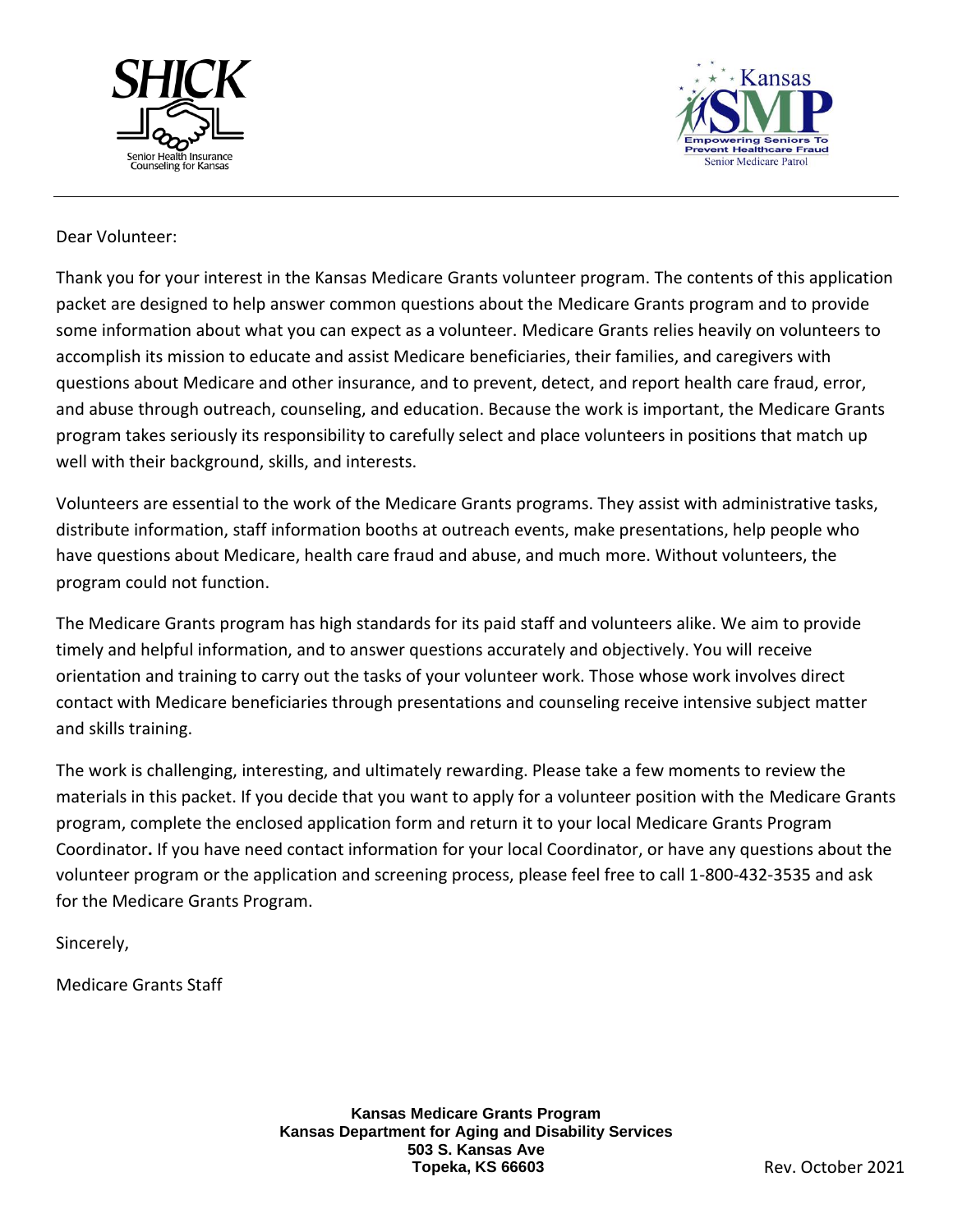



# **About the Volunteer Application & Screening Process**

## **1. What are the steps in the application and screening process?**

At a minimum, the process requires a completed application form and an interview in person or on the phone. The screening process includes a criminal records check, and driving record check.

### **2. Why are there so many steps in the process?**

The Medicare Grants program takes seriously the safety of the program's beneficiaries and volunteers. Many of the people who use the program's services are in a vulnerable position due to illness, infirmity, and dependence. A thorough screening process enables the Medicare Grants program to maintain a safe and productive community service program with trustworthy and reliable volunteers who do not present a risk of harm to themselves and others.

### **3. Who reviews my application form?**

The local program Coordinator, Medicare Grants staff, and Medicare Grants Program Administrator will be the only ones to see your volunteer application.

### **4. Why do you ask about conflicts of interest in the application form?**

The program strives to provide objective and unbiased information and services involving Medicare and other health insurance programs. Objectivity is important to building trust with individuals and a reputation of trustworthiness in the community. To build a volunteer workforce that provides objective information and services, we ask applicants to declare if they have a financial, personal, or philosophical interest that may present a conflict with the Medicare Grants program's interest in maintaining its reputation for objectivity.

### **5. Why do you conduct a criminal records check?**

These types of checks are conducted for volunteer roles that we deem "positions of trust," meaning they involve access to Medicare Grants clients or client personal information (see Medicare Grants Standard Volunteer Roles hand-out). We check criminal records to ensure the safety of Medicare Grants clients. We will inform you of the screening steps required for the position for which you have applied, and conduct them only with your consent.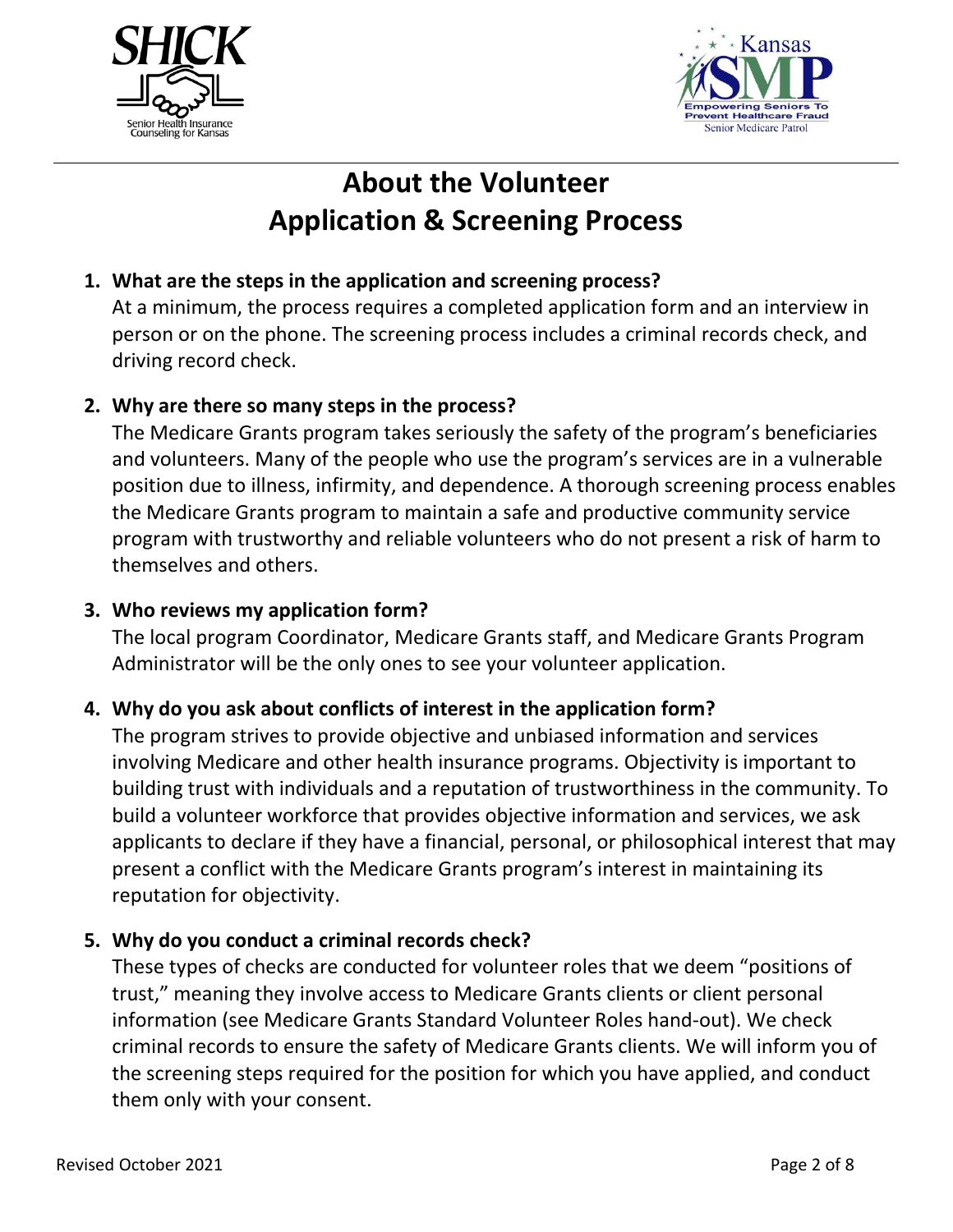



- **6. What will you do with the sensitive personal information that I provide?**  We will respect and protect any information that you give us in confidence. We will share the information only with people who have a need to know it. We destroy information such as Social Security and driver license numbers when we no longer need it in the screening process.
- **7. How will I learn if I have been accepted for placement as a Medicare Grants volunteer?**

You will receive an email that notifies you of your security check results. Your local program coordinator will also receive this notification. They should inform you about orientation and training program for new volunteers.

## **8. How long does the screening process take?**

The length of time may vary depending on our ability to schedule an interview and the response time of authorities who conduct driving record checks and criminal record checks. The process could take a couple of weeks or longer.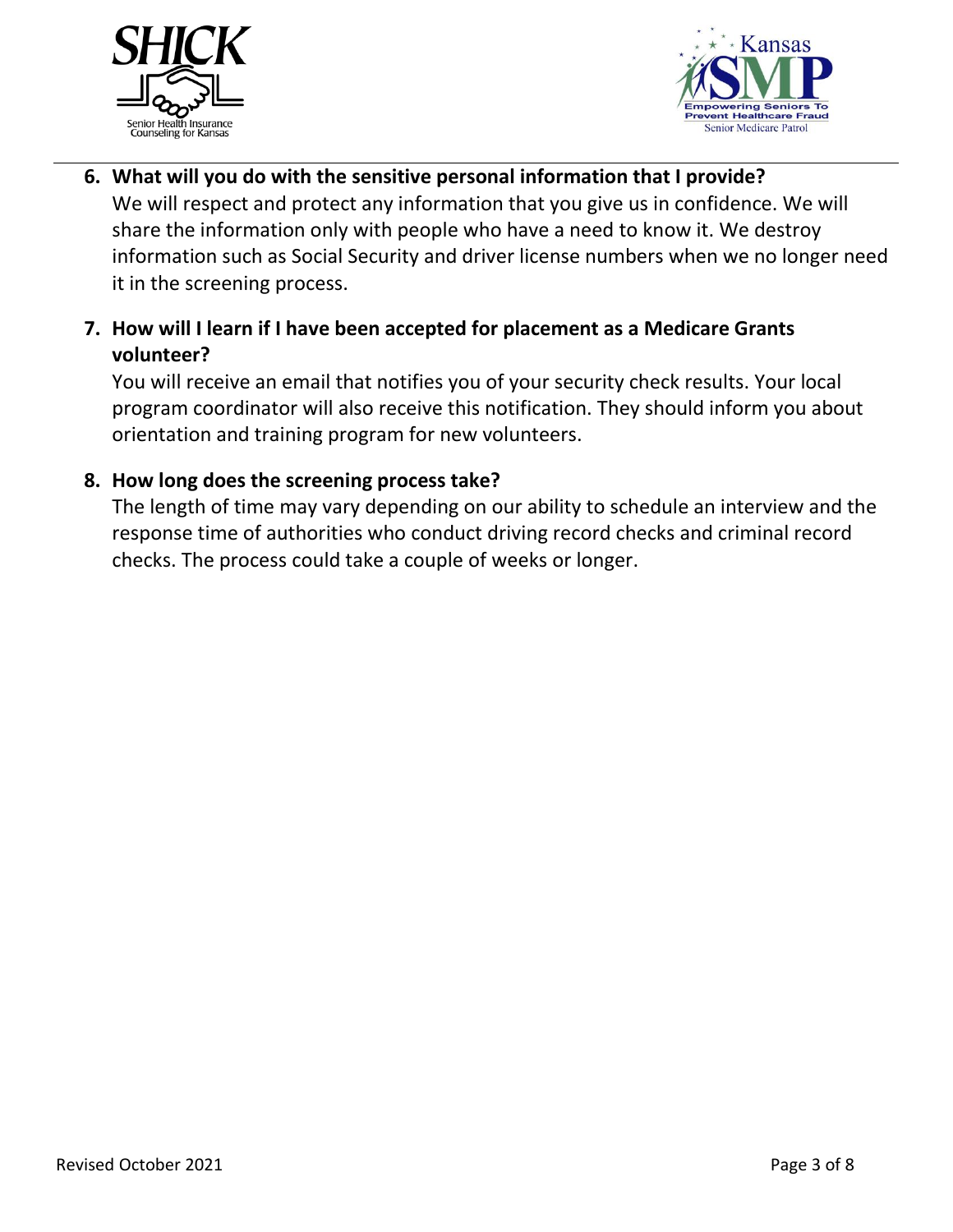



## **Medicare Grants Standard Volunteer Roles**

- The Medicare Grants program operates with six standard volunteer roles. Information about the roles and the responsibilities connected with them are set forth in position descriptions. It is important to know that the screening process is more demanding for those roles identified as "positions of trust." A position of trust is one in which a volunteer has access to another person's protected personal, health care, or financial information. The six standard roles are:
- **Distributing information**: This role involves transporting and disseminating Medicare Grants information materials to sites and events, and may include presenting prepared copy or performing scripted activities for small groups. Volunteers who work in this role do not engage in discussions with others about personal information or situations. It is not considered to be a position of trust.
- **Assisting with administration**: This role involves such work as copying, filing, data entry, and placing outbound phone calls in support of Medicare Grants activity. Volunteers who work in this role do not take inbound phone calls or field questions from the public. It is a position of trust.
- **Staffing exhibits**: This role involves staffing information kiosks or exhibits at events such as health fairs. Volunteers who staff exhibits provide general information about Medicare Grants to the public and answer simple inquiries. It is a position of trust.
- **Making group presentations**: This role involves giving substantive presentations on Medicare Grants topics to small and large groups, with the opportunity for interaction with the audience during time set aside for Q & A and discussion. It is a position of trust.
- **Counseling**: This role involves direct discussion with beneficiaries about their individual situations and may include review of personal information such as Medicare Summary Notices, billing statements and other related financial and health documents. It is a position of trust.
- **Handling complex issues and referrals**: This role involves in-depth interactions with beneficiaries who are reporting specific instances of health care fraud, error, and abuse. Volunteers who serve in this role may act on behalf of a beneficiary to correct an error or refer suspected fraud and abuse to appropriate authorities. It is a position of trust.

*Source: VRPM Policy 1.7 and VRPM Policy 1.8*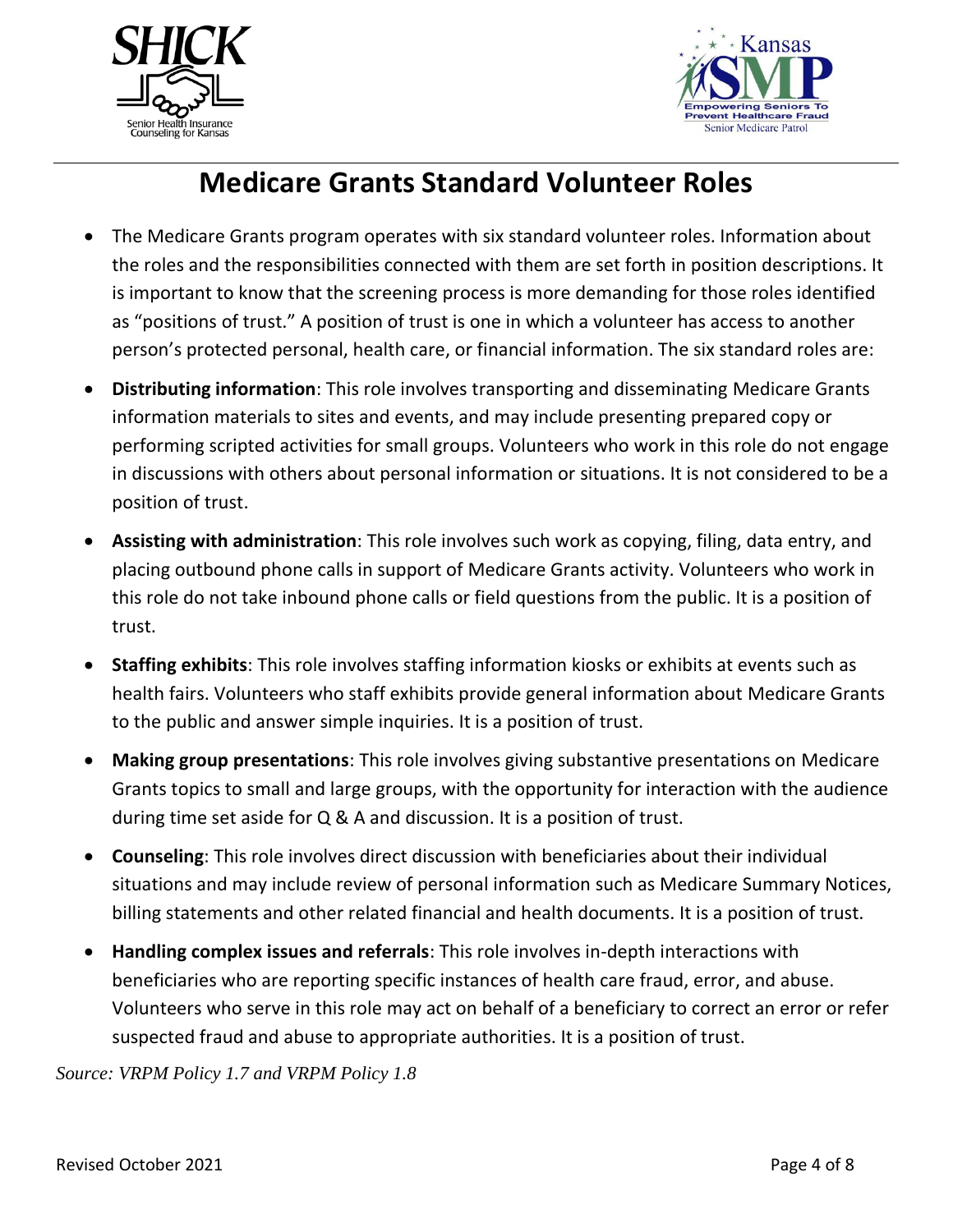



## **MEDICARE GRANTS VOLUNTEER DUTIES: SELF-ASSESSMENT OF SKILLS AND INTERESTS**

**Directions**: The following are categories of jobs that Medicare Grants volunteers perform. Use this list to rank the top three categories in terms of your interest in working in this category (rank your top interest No. 1, your second interest No. 2, etc.) Then make a few notes about the reasons that each of these categories is among your top three in terms of interest. For example, do you have past experience in paid or volunteer work in one of these categories? What strengths do you bring to work in one of these areas?

| My Top 3<br><b>Choices (Rank</b><br># $1, 2,$ and $3)$ | <b>Work Category</b>                  | <b>Reason for Interest</b><br>(e.g., My Past Experience or Strengths in<br>this Category) |
|--------------------------------------------------------|---------------------------------------|-------------------------------------------------------------------------------------------|
|                                                        | Distributing information              |                                                                                           |
|                                                        | Assisting with administration         |                                                                                           |
|                                                        | Staffing exhibits                     |                                                                                           |
|                                                        | Making group presentations            |                                                                                           |
|                                                        | Counseling                            |                                                                                           |
|                                                        | Handling complex issues and referrals |                                                                                           |
|                                                        | Other                                 |                                                                                           |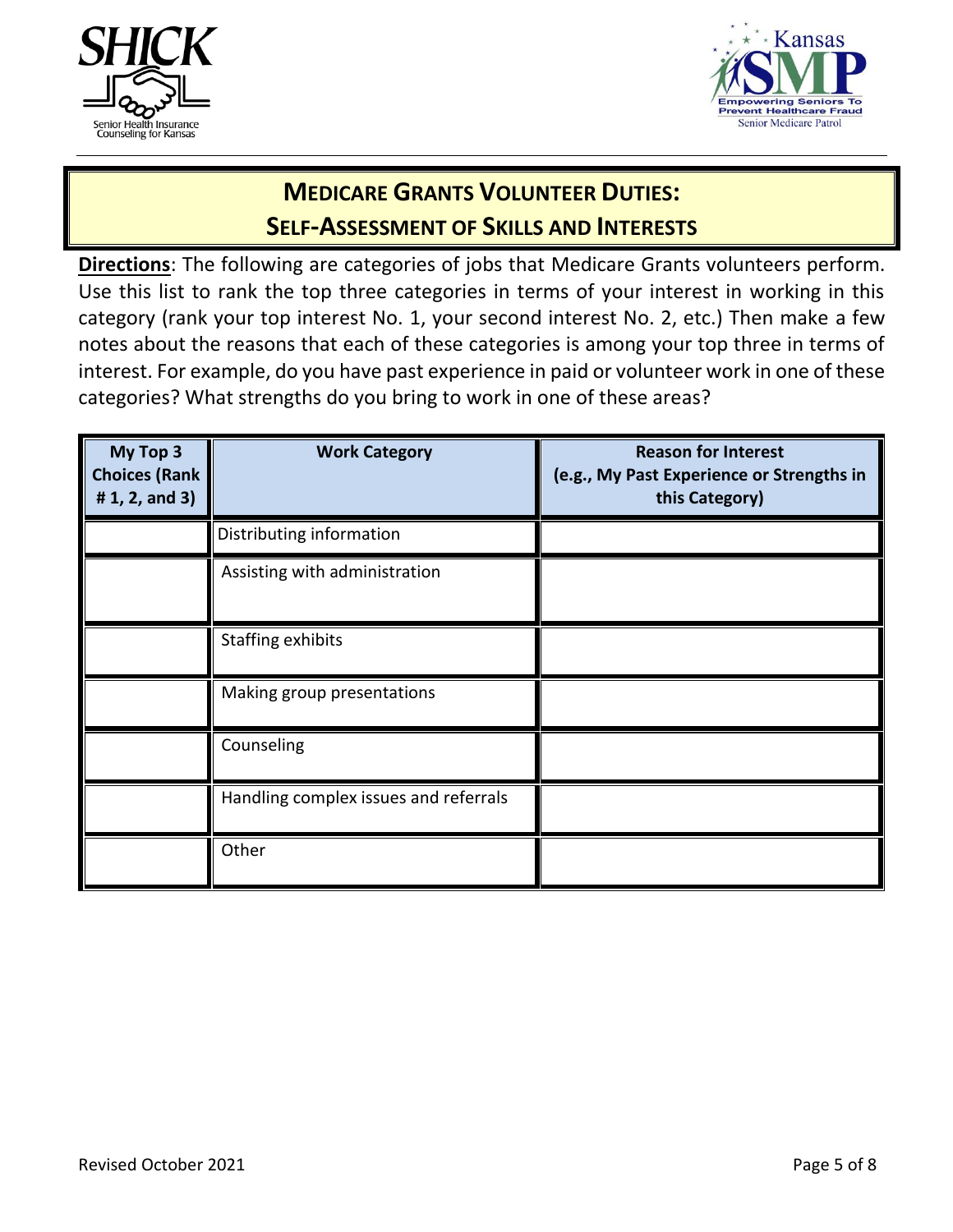



## **MEDICARE GRANTS VOLUNTEER/PARTNER APPLICATION**

The Medicare Grants program provides free, unbiased, confidential counseling to anyone with questions about Medicare. If you are interested in exploring volunteer/partner opportunities about Medicare or Medicare fraud, please complete the following application. **Applicants must pass a background check before participation in the Medicare Grant programs as a volunteer and/or counselor.**

Because of the potential for conflicts of interest, Medicare Grants Counselors cannot be licensed insurance agents or brokers, or affiliated with insurance agencies. Other agencies or affiliations can require review before one can be approved for Medicare Grants participation.

*(Please print. Email address is required.)*

| <b>Contact Information</b>                                                      |                                                                                                                        |      |  |  |  |  |  |
|---------------------------------------------------------------------------------|------------------------------------------------------------------------------------------------------------------------|------|--|--|--|--|--|
| Applicant Name: __________<br>First                                             |                                                                                                                        |      |  |  |  |  |  |
|                                                                                 | Middle name or initial                                                                                                 | Last |  |  |  |  |  |
|                                                                                 |                                                                                                                        |      |  |  |  |  |  |
|                                                                                 |                                                                                                                        |      |  |  |  |  |  |
|                                                                                 |                                                                                                                        |      |  |  |  |  |  |
|                                                                                 |                                                                                                                        |      |  |  |  |  |  |
|                                                                                 |                                                                                                                        |      |  |  |  |  |  |
|                                                                                 |                                                                                                                        |      |  |  |  |  |  |
| Best method and time to reach you:                                              | <u> 1980 - Johann Stein, marwolaethau a bhann an t-Albann an t-Albann an t-Albann an t-Albann an t-Albann an t-Alb</u> |      |  |  |  |  |  |
| A. Are you fluent in any language other than English (including sign language)? |                                                                                                                        |      |  |  |  |  |  |
| $\Box$ Yes<br>$\square$ No                                                      |                                                                                                                        |      |  |  |  |  |  |
|                                                                                 |                                                                                                                        |      |  |  |  |  |  |
| B. Skills and Interests (Please check all that apply.)                          |                                                                                                                        |      |  |  |  |  |  |
| $\Box$ Computer/Internet                                                        | $\Box$ Organizing/Scheduling volunteers                                                                                |      |  |  |  |  |  |
| $\Box$ Public speaking with large groups                                        | $\Box$ Public speaking with small groups                                                                               |      |  |  |  |  |  |
| $\Box$ Partnership Development/Marketing                                        | $\Box$ Research                                                                                                        |      |  |  |  |  |  |
| $\Box$ Teaching/Training                                                        | $\Box$ Writing                                                                                                         |      |  |  |  |  |  |
| $\Box$ Data Entry                                                               | $\Box$ Graphic Design                                                                                                  |      |  |  |  |  |  |
| $\Box$ General Office Work                                                      | □ Volunteer Coordination/Recruitment                                                                                   |      |  |  |  |  |  |
| $\Box$ Assisting individuals/One-on-One direct client services                  |                                                                                                                        |      |  |  |  |  |  |
| $\Box$ Community events coordination/participation                              |                                                                                                                        |      |  |  |  |  |  |
| $\Box$ Other                                                                    |                                                                                                                        |      |  |  |  |  |  |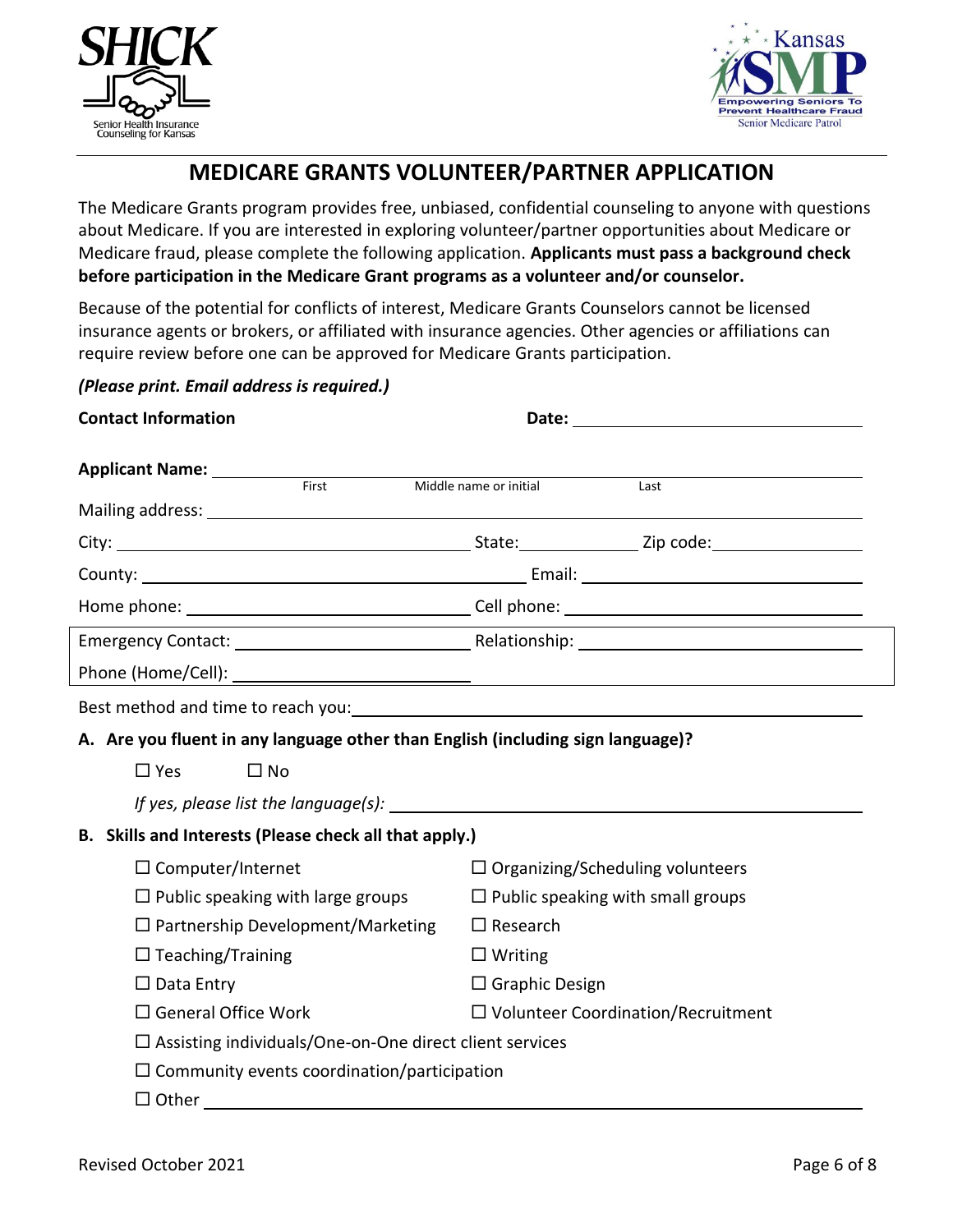



### **C. Do you require any special accommodations that the Medicare Grants program should be aware of?**  $\square$  Yes  $\square$  No

If yes, please describe:

### **D. Availability (Volunteers)**

|                                                                                                 | Monday | Tuesday                                    | Wednesday                                                  | Thursday   | Friday    | Saturday | Sunday |  |
|-------------------------------------------------------------------------------------------------|--------|--------------------------------------------|------------------------------------------------------------|------------|-----------|----------|--------|--|
| Morning                                                                                         |        |                                            |                                                            |            |           |          |        |  |
| Afternoon                                                                                       |        |                                            |                                                            |            |           |          |        |  |
| Evening                                                                                         |        |                                            |                                                            |            |           |          |        |  |
| Е.                                                                                              |        |                                            | Are you licensed and able to drive an automobile?          | $\Box$ Yes | $\Box$ No |          |        |  |
| Please tell us about your work experience, including paid and volunteer positions.<br>F.        |        |                                            |                                                            |            |           |          |        |  |
| Are you retired? $\Box$ Yes                                                                     |        |                                            | $\Box$ No                                                  |            |           |          |        |  |
| If you are working, do you work with people who have Medicare?<br>$\Box$ Yes $\Box$ No          |        |                                            |                                                            |            |           |          |        |  |
| If you are working, what kind of work do you do?                                                |        |                                            |                                                            |            |           |          |        |  |
|                                                                                                 |        |                                            |                                                            |            |           |          |        |  |
|                                                                                                 |        | Are you currently volunteering? $\Box$ Yes |                                                            | $\Box$ No  |           |          |        |  |
|                                                                                                 |        |                                            |                                                            |            |           |          |        |  |
|                                                                                                 |        |                                            |                                                            |            |           |          |        |  |
|                                                                                                 |        |                                            |                                                            |            |           |          |        |  |
|                                                                                                 |        |                                            | G. Are you currently affiliated with any of the following? |            |           |          |        |  |
| $\square$ No<br>Insurance company, agency, broker, or agent<br>$\square$ Yes                    |        |                                            |                                                            |            |           |          |        |  |
| Financial planning service or agent (including reverse mortgages)<br>$\square$ No<br>$\Box$ Yes |        |                                            |                                                            |            |           |          |        |  |
| Health insurance claims or billing service<br>$\square$ Yes<br>$\square$ No                     |        |                                            |                                                            |            |           |          |        |  |
| Law firm or legal services organization<br>$\square$ No<br>$\square$ Yes                        |        |                                            |                                                            |            |           |          |        |  |
|                                                                                                 |        |                                            | If you answered yes to any of the above, please explain:*  |            |           |          |        |  |
|                                                                                                 |        |                                            |                                                            |            |           |          |        |  |

*\* (Coordinator: Any "yes" response should be forwarded to the Medicare Grants Regional Manager for review.)*